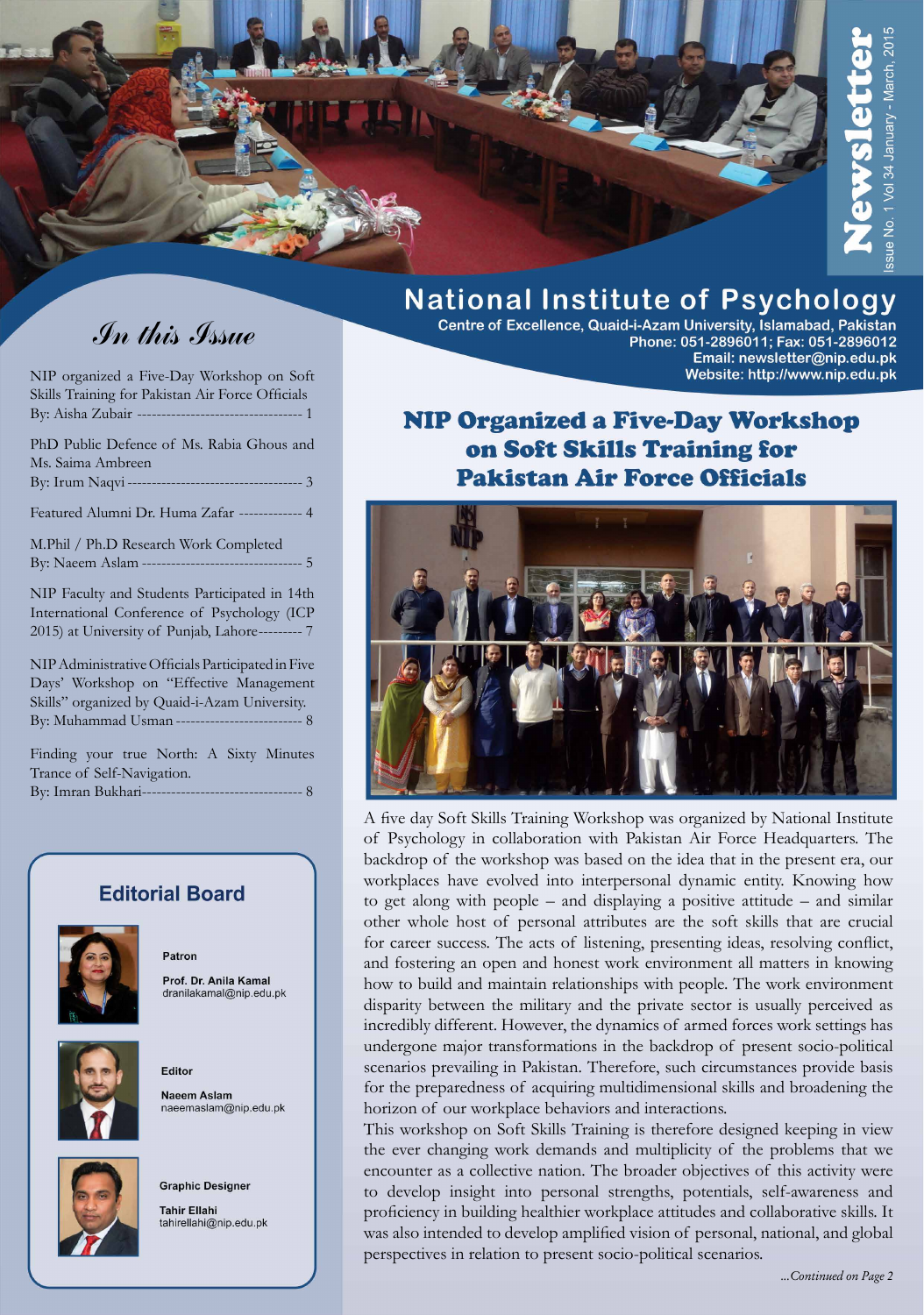#### NIP-Activities

The workshop was spanned for five days (9-13 March, 2015) and constituted overall fifteen sessions with three sessions scheduled each day. Vice Chancellor, Prof. Dr. Javed Ashraf was the chief guest on the inaugural session of the workshop.



Prof. Dr. Anila Kamal, Director National Institute of Psychology, shared in her welcome note that National Institute of Psychology (NIP) has been rendering its services as a national organization in the educational sector for more than 30 years. The main focus of the institute has been to conduct advanced research on psycho-social issues and to organize national and international seminars, workshops and conferences designed to update psychologists on the latest developments in the field both in Pakistan and abroad. The Institute is presently functioning in a good balance of teaching and research pursuits. She further added that NIP has extensive tradition of conducting professional training courses and in collaboration with other organizations as well.



Workshops are arranged in specific areas to impart training and capacity building of the professionals, educationists, public and private sector employees, psychologists, and teachers. Workshops are also held in collaboration with different organizations In line with the prevailing traditions of National Institute of Psychology, the under mentioned workshop on the Soft Skills Training is designed to equip the tailored needs of the Air Force Officers and workforce.

In his opening address the VC emphasized the need of developing linkages and designing customized courses and training workshops for various occupational settings. He appreciated the efforts of National Institute of Psychology for enhancing the horizon of

relevance and function of psychology and coming up with pragmatic approach in the background of sociopolitical scenario of Pakistan.

The broader topics covered in the five day event included Ethnic and Cultural Diversity at Workplace, Organizational Commitment and Obligation, Organizational Socialization, Tolerant Perspective of Leadership, Critical Thinking, Enhancing Work-Life Balance Self-Compassion, Maximizing Personal Strengths: Gratitude and Absolution, Developing Interpersonal Skills, Perceptions and Beliefs:



Influencing and Being Influenced, Enhancing Emotional Intelligence, Social Skills for Managing Intolerance and Extreme Behaviors, Reflective Listening, Stress Management Techniques, and Culture, Society and Media.

Resource persons of the workshop had extensive academic and research experience and were very dynamic in their approach. They encompass diverse issues with multiple perspectives and opted bilateral experiential learning. Worthy resource persons of the workshop were both faculty of NIP and experts of the field including Prof. Dr. Anila Kamal, Dr. Seema Pervez, Dr. Noreen Saher, Prof. Dr. M. Pervez, Dr. Tanvir Akhtar, Prof. Dr. Anis-ul-Haq, Dr. Sobia Masood, Dr. Jamil A. Malik, Dr. Rubina Hanif, Dr. Humaira Jami, Dr. Rabia Muqtadir, Shaista Waqar, Naeem Aslam, Imran Bokhari, and Aisha Zubair.

Participants of the workshop liberally participated



2 National Institute of Psychology **Newsletter January-March, 2015**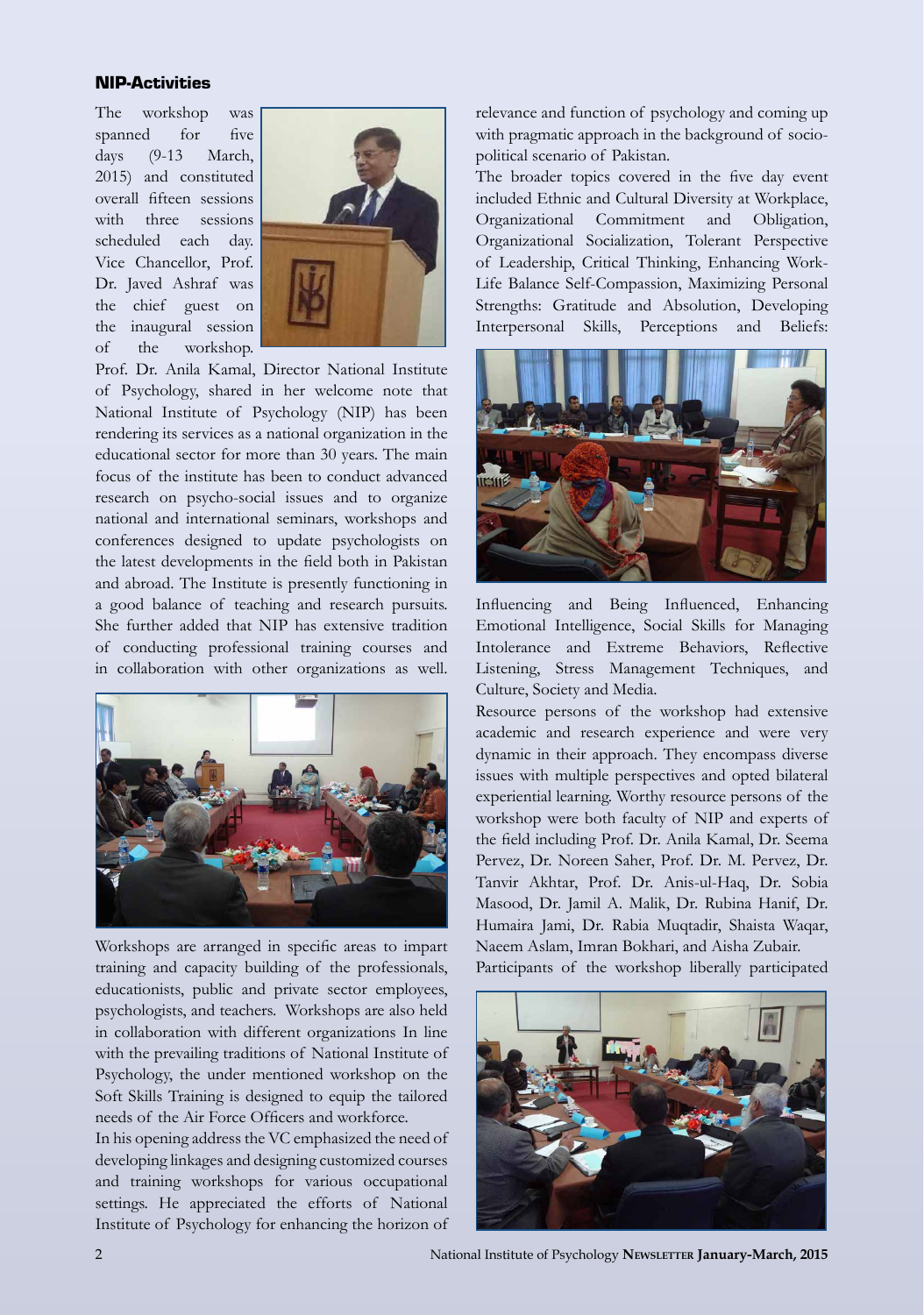#### NIP-Activities

with their rigorous input through interactive dialogues and discussions. They were rich source of sharing their personal experience and knowledge. Participants expressed their utmost appreciation and positive reception for the activities of the workshop and also shared their concern for the extended duration of such activities. In the concluding session, Prof. Dr. Aliya H. Khan, Dean Social Sciences was the chief guest. While expressing her views she graciously acknowledged the efforts of National Institute of

Psychology for its outreach services and initiative taking for widening the scope of real time application of psychology in the perspective of genuine and core issues of Pakistan. She also highlighted the need of spectrum of such activities among other occupations and career oriented capacity building. Later, she awarded certificates among the participants, resource persons, and members of the organizing committee.

*Reported by: Aisha Zubair*





### **PH.D. PUBLIC DEFENCE OF MS. RABIA GHOUS AND MS. SAIMA AMBREEN**

A PhD public defense of Ms. Rabia Ghous was held on Monday,  $16<sup>th</sup>$  March 2015 at NIP seminar hall. The title of her research was "Work family conflict and its work and nonwork outcomes: Moderating role of gender and social support''. The research was supervised by Prof. Dr. Anis-ul-Haque, Professor at NIP. The external examiners were Prof. Dr. Seema Pervez and Dr. Syed Sajjad Hussain, Psychologist at Pakistan Army, Hamza Camp, Rawalpindi.

The 2nd PhD public defense was of Ms. Saima Ambreen that was held on Tuesday, 24th March 2015. The title of her research was "Wechsler Intelligence Scale for Children-4th Edition (WISC-IV): Adaptation, Translation, and Standardization in Pakistan". This research was supervised by Prof. Dr. Anila Kamal. The external examiners were Prof. Dr. Mehr Bano and Dr. Tanvir Akther. The defense was attended by large number of audience including students, faculty, and guests.





*Reported by: Irum Naqvi*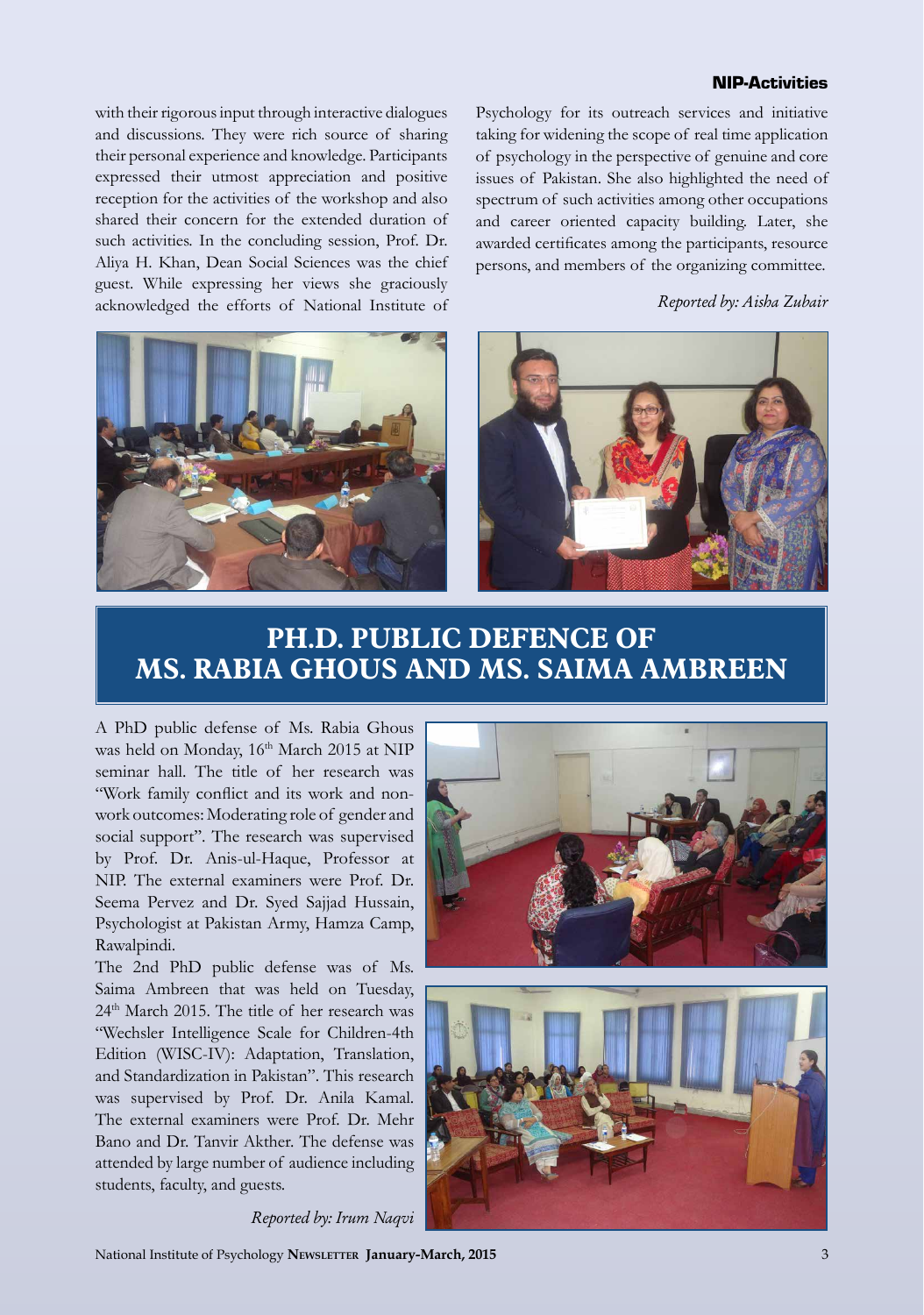## **FEATURED ALUMNI HUMA ZAFAR**



#### Dear friends, Assalam o alaikum!

I thank Allah for opening the doors that were beneficial to me and for all the people who prayed and supported me in the journey of my life. Hard work, perseverance, devotion and dedication define me. Alhamdulillah! 'I do what I love and love what I do'. Believe me, it's incredibly comforting. Currently, I am working as Assistant Professor (Psychology) in the Punjab Education Department. As I recollect my memories I spent at National Institute of Psychology (QAU, Islamabad) I feel pleasure having wonderful experiences. The experiences, memories and the relationships I built here

are priceless. When I look back at my academic journey I thank Almighty Allah for bestowing me with countless blessings and opportunities to become a part of the prestigious institutions that provided me with a rich learning environment to grow and flourish. My grandiose alma mater, St. Anne's Presentation Convent High School, Rawalpindi always takes me into a fantasy world where education is imparted with a missionary zeal. I have a stark image of my inspirational teacher, Sister Emer Manning who had a passion for helping students reach their full potential and encouraging them to make their dreams come true. She encouraged me to dream big and go higher. My next landing was at F.G. College for Women, Kashmir Road, Rawalpindi, where I studied till my graduation. This institution has a long tradition of providing an environment in which students can fully develop their talents and ambitions. Learning in this environment was a pleasurable experience. My major subjects were English Literature, where I played with words; Fine-Arts, in which I played with colors and Applied Psychology, which opened my inner eye to study real life roles. Hence, my academic journey is all about words, colors and life. My profound interest in the subject of Psychology took me to Govt. Post graduate College for Women, Satellite town, Rawalpindi which occupies a unique place with an incredibly strong academic reputation. From there, I received my Masters degree in Applied Psychology with distinction for outstanding academic performance. Later I earned M.Phil degree in Special Education from Allama Iqbal Open University, Islamabad. In 2007, I was awarded with Indigenous Scholarship for doing M.Phil leading to Ph.D. by the Higher Education Commission of Pakistan (HEC). Doing M.Phil in Psychology at NIP, QAU was a pretty good experience. I participated in numerous international conferences, workshops and seminars. After completion of my M.Phil (Psychology) in 2009, I got enrolled in International Islamic University, Islamabad (IIUI) in 2010 and completed my Ph.D. in Psychology in 2014 under the supervision of Dr. Muhammad Tahir Khalily, Chairman Department of Psychology, IIUI who helped me in broadening my professional competencies and horizons. My doctoral dissertation was titled: Dysfunctional separation-individuation and Lowautonomy in Adolescents: Manifestations and management of Psychological stress. I feel honored to be the first Ph.D. in the department of Psychology at IIUI. I have co-authored and edited books on Psychology and have national and international publications to my credit. Acknowledging my work and experience, I have been appointed as Editor and peer-reviewer of international journals. I am an External examiner of M.Sc and M.Phil at Allama Iqbal Open University and International Islamic University, Islamabad. I have arranged numerous workshops and delivered lectures on psychological issues at universities of Pakistan. Besides this, I have appeared in various TV and radio programs as guest speaker. Recently I was taken on board by BBC radio to suggest ways to assist the children and staff of the Army Public School, Peshawar who were victims of the most atrocious attack and had suffered serious psychological trauma. In this connection, I am working with a team of psychologists to prepare and equip our people to meet any untoward situation. It is truly said: Live for yourself, you will live in vain. Live for others you will live again. May Allah grant us all beneficial knowledge and give us strength to do righteous deeds. .......................... Ameen. *Shared by: Dr. Huma Zafar*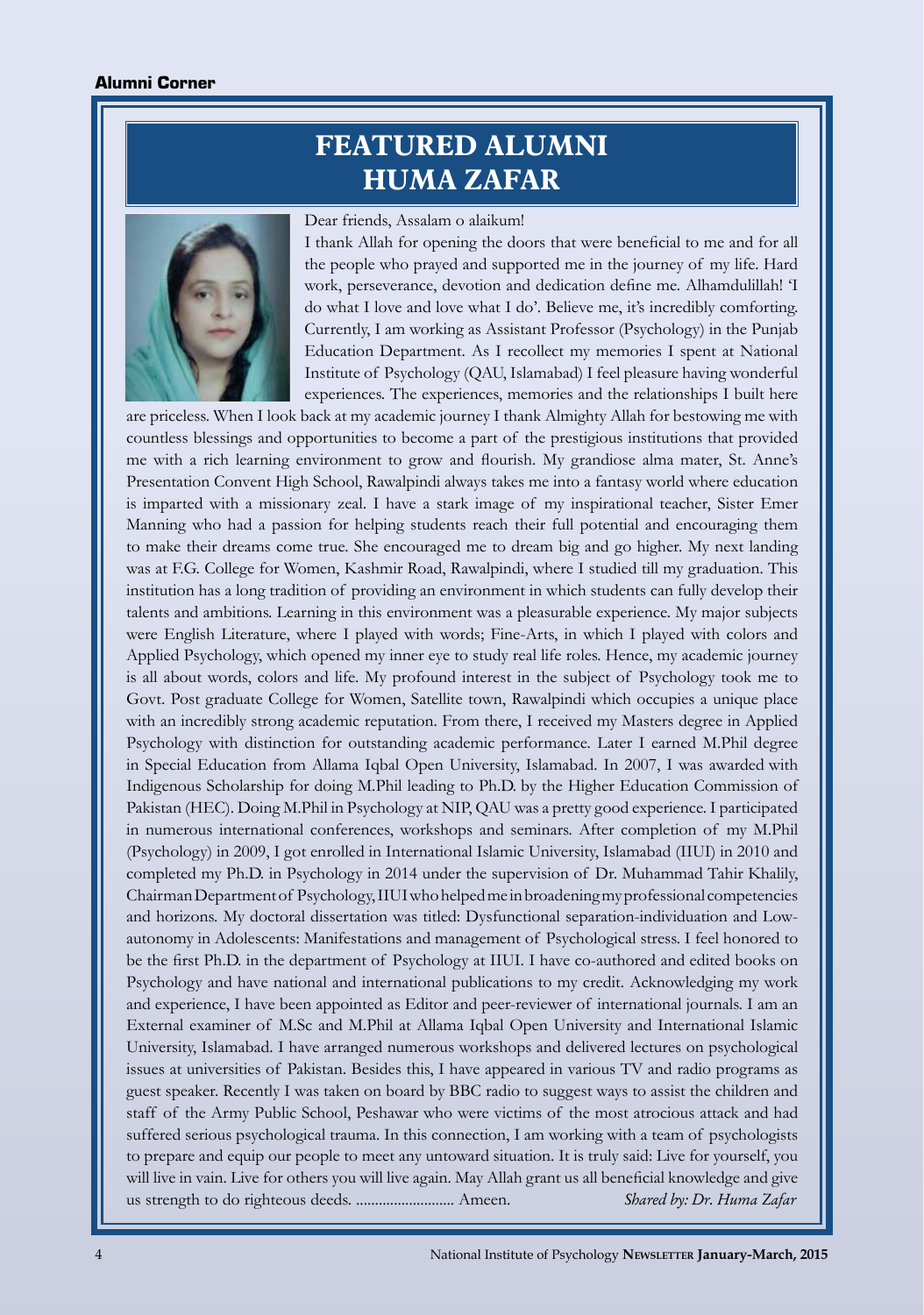## **M.PHIL/PHD RESEARCHES COMPLETED**

**Sadaf Binte Muneer (2014). Psychosocial Determinants of Marital Quality among Married Couples. (Unpublished Ph.D. Dissertation). National Institute of Psychology, QAU, Islamabad, Pakistan.**

The main objective of present study was to find out the psychosocial determinants of marital quality among married couples living in Rawalpindi and Islamabad (Pakistan). The study also aimed to test the proposed models of relationships between psychosoial factors and marital quality through Structural Equation Modeling. Further, the role of demographic variables i. e., gender, financial status, family system, number of children and education was also probed. Dyadic Adjustment Scale (Spanier, 1976), Dimensions of Commitment Inventory (Adams and Jones, 1997), Trait Forgivingness Scale (Berry, Worthington, O'Connor, Parrott, & Wade, 2005), Communication Patterns Questionnaire(Christensen and Sullaway, 1984), and Husbands 'And Wives' Emotion Work scale (Erickson, 1993), Rahim Organizational Conflict Inventory (Rahim, 1983), The Experiences in Close Relationships-Revised Questionnaire (Fraley, Waller, and Brennan, 2000), Eros and Storge subscales of the short form of the Love Attitude Scale (Hendrick, Hendrick, and Dicke, 1998) were identified to measure the constructs of the study. The research was carried out in three phases. Phase I aimed to find out the definition and determinants of marital quality in our culture. Four focus groups revealed commitment, forgiveness, communication patterns, marital emotion work, conflict handling, attachment, friendship, romance, education, children, financial status, duration of marriage, and family system as important determinants of marital quality. Phase II aimed to measure the psychometric properties of all the scales. Measures were validated through CFA and EFA for the Pakistani sample. The findings suggested some modifications in instruments for Pakistani sample. Internal consistency was also determined through alpha coefficients and item total correlations. Phase III aimed to find out the relationship between psychosocial factors and marital quality. The sample was consisted of 616 married individuals (308 couples). Step wise regression analysis suggested significant positive prediction of marital quality by constructive communication, marital emotion work, commitment to spouse and marriage and romance. Significant gender differences were also found.

Finally, role of each psychosocial determinant was thoroughly examined using various non-recursive path models. In fact the predicted paths were tested in combined models for husbands and wives using Structural Equation Modeling which was executed through Analysis of Moment Structure (AMOS) 18. Findings showed that when forgiveness, attachment, commitment, conflict handling or demographic variables were predictors; husbands' marital quality was more pertinent than wives' marital quality to enhance couples marital quality. On the other hand when love, marital emotion work or communication patterns were predictors; wives' marital quality was more pertinent than husbands' marital quality to enhance couples marital quality. In the end two conclusive models were made by combining the best fit models and tested through path analysis. It was interesting to note that many psychosocial variables that significantly predicted marital quality became insignificant when they were seen in combination with all other significant predictors. Implications of the present study are discussed under Pakistani cultural and theoretical framework for future research directions. This research is supervised by Dr. Rubina Hanif, Assistant Professor at NIP.

**Fatima Afsar (2014). Patterns of Interactions and their Outcomes across Generations in Joint Family System. (Unpublished M.Phil Dissertation). National Institute of Psychology, QAU, Islamabad, Pakistan.**

The current study is aimed to explore the patterns of interactions with healthy and unhealthy outcomes across generations in joint family system. The study extends over differences in communication patterns within families (both healthy and unhealthy) and their influence on other significant factors such as economical, educational, emotional, health, recreational, religious, and social are explored and discussed. An open-ended interview based qualitative study was conducted to explore the significance of all the above factors in promotion of healthy patterns of interaction across three generations. The inclusion criteria of the study were families living in a joint system having three generations i.e., grandparents, parents, and grandchildren, (at least equal to or above 13 years of age) as well as having joint economy. A total of 30 members of seven families were independently interviewed. All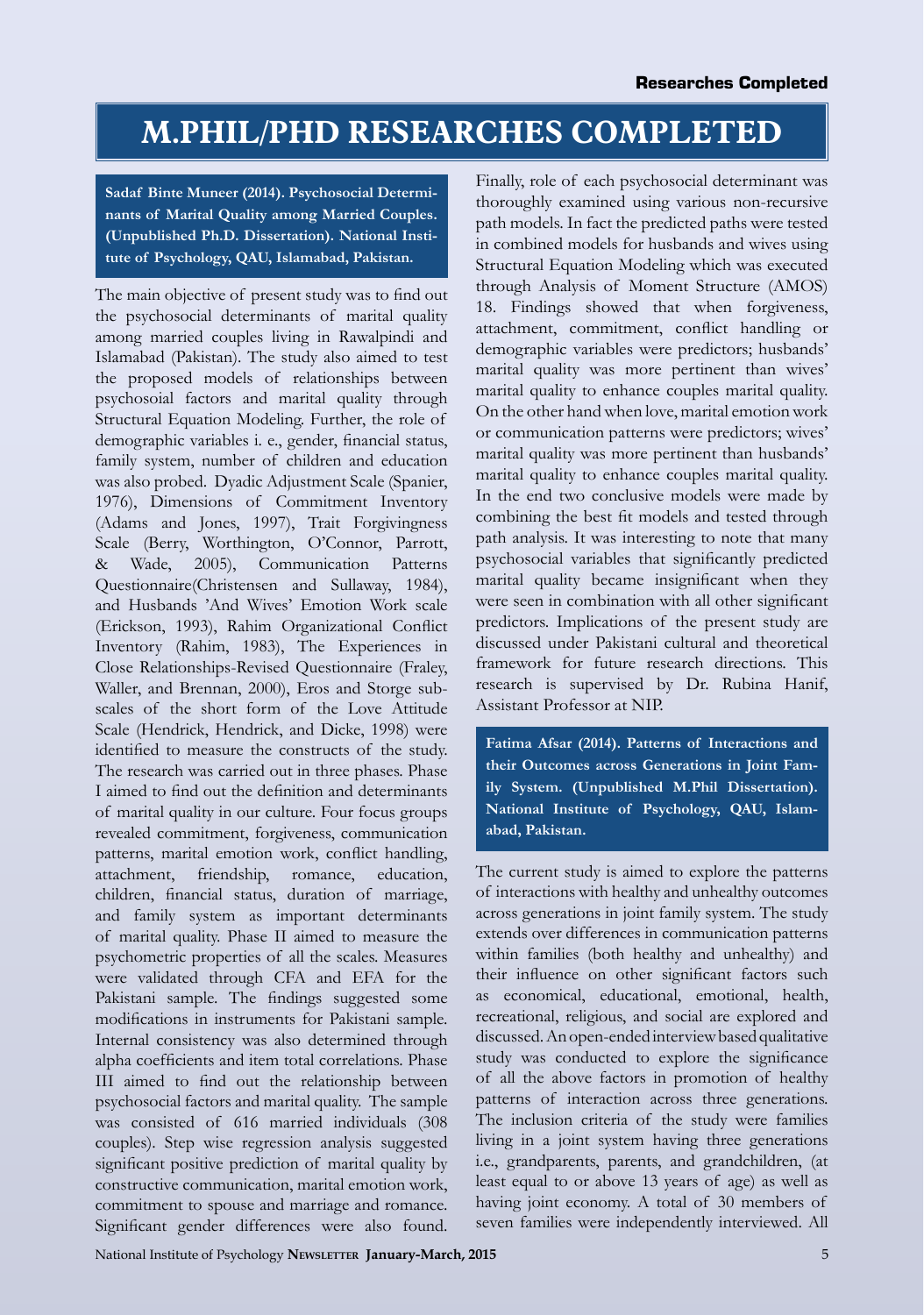#### Researches Completed

members of a family fulfilling inclusion criteria were included in the study. The final sample constituted grandparents (n=8), parents (n=14; mothers= 7, fathers= 7), and children  $(n=8)$ . The interviews were audio recorded and latter transcribed for analysis. A qualitative software Nvivo-8 was used for Thematic Analysis of the interview data. The results showed that economical, educational, emotional, health, recreational, religious, and social aspects were considered important by the families and generations differently. They were considered to be the key elements/factors that affect families particularly by promoting healthy interactions between grandparents, parents and children. The thematic analysis revealed that interactions appear to be positive and healthy between grandparents, parents, and grandchildren and they seemed to spend most of the family interactive time to discuss studies related issues, religious issues, and social issues of grandchildren. Regardless of their educational background, levels of support and knowledge regarding the current needs of the other generation, the elder generation i.e., grandparents facilitated the educational growth of third generation i.e., grandchildren and rendered emotional support to their grandchildren as well as middle generation. The grandparents appear to facilitate in emotional, logistic, spiritual/moral, and learning domains. The study concludes that though elder generation living in a joint family system has a positive interactive role, there are clear differences in the supportive role of elder generation with differential family backgrounds. This research is supervised by Dr. Jamil A. Malik. Assistant Professor at National Institute of Psychology.

**Rabia Shaheen (2014). Moderating Role of Physical Activity for the Psychosocial Determinants of Eating Behaviours Affecting BMI. (Unpublished M.Phil Dissertation). National Institute of Psychology, QAU, Islamabad, Pakistan.**

The present study was undertaken to investigate role of physical activity affecting BMI, eating habits and psychosocial factors among general population. Sample (N=366) was collected from different universities and colleges of Rawalpindi and Islamabad. Age range of the sample was from 18-25 years. Instruments are Three Factor Eating Questionnaire was developed by Karlsson, Persson, Sjöström and Sullivan (2000) was used as a measure of uncontrolled eating, emotional eating and cognitive restraint in young adults. Depression, Anxiety Stress

Scale developed by Lovibond and Lovibond (1995) was used as a measure of depression, anxiety and stress in general population, International Physical Activity Questionnaire developed by Craig et., al (2003) was used to measure physical activity in general population and BMI was calculated by dividing one's weight in kilogram to height in meter square. Alpha reliability of Three Factor Eating Questionnaire was found to be moderate that ranges from .67 to .73. Whereas the alpha reliability coefficient of the Depression Anxiety Stress Scale ranges from .68 to .75.Test retest reliability for IPAQ was significant ranges from  $(r=.78, p \le 0.01)$  to  $r=.92$ , p <.01). Results revealed that all the scales are reliable to measure the related concepts. Results revealed a positive relationship between BMI positively relates with depression ( $r=27$ ,  $p \le 01$ ) anxiety ( $r=23$ ,  $p$  $\leq$ .01) stress, (r=.27, p  $\leq$ .01) DASS total, (r=.34, p  $\leq$ .01) uncontrolled eating, (r=.19, p $\leq$ .01) emotional eating ( $r=43$ ,  $p < 01$ ) cognitive restraint ( $r=32$ ,  $p$ )  $\leq$ .01) and sitting ( $r = 0.24$ ,  $p \leq$ .01) whereas it negatively relates with walk ( $r = -.34$ ,  $p \le .01$ ) vigorous activity,  $(r=-.25, p \le 01)$  moderate activity  $(r=-.32, p \le 01)$ and total Physical activity. ( $r=$  -.42,  $p < 01$ ). Results also revealed that depression, anxiety and stress total score significantly and positively relates with uncontrolled eating  $(r = .32, p < .01)$  emotional eating ( $r = 26$ ,  $p \le 01$ ) cognitive restraint, ( $r = 21$ ,  $p \leq 01$ ) sitting (r = 32, p  $\leq 01$ ) whereas negatively and significantly relate with walk,  $(r= -.14, p \le .01)$ moderate activity( $r = -15$ ,  $p \le 01$ ) and total physical activity ( $r = -20$ ,  $p < 01$ ). Results revealed that sitting moderates relationship between emotional eating and BMI (alpha=.13, p=.00), cognitive restraint and BMI (alpha= $.16$ ,  $p=0.00$ ) and uncontrolled eating and BMI (alpha=.16, p=.00). Results also revealed that vigorous activity moderates relationship between emotional eating and BMI (alpha= -.08, p=.05). Study revealed that Physical activity did not moderate relationship between distress and BMI. Sitting did not moderate relationship between distress and BMI. Results revealed a positive relationship between income and BMI ( $r = .28$ , p <.01). Cross sectional nature of the study and merely reliance on self report measures are the limitations of the study. At the end, recommendations for future research and implications of the study are discussed. This research is supervised by Dr. Jamil A. Malik, Assistant Professor at National Institute of Psychology, Quaid-i- Azam University, Islamabad.

> *Compiled by: Naeem Aslam, Editor Newsletter*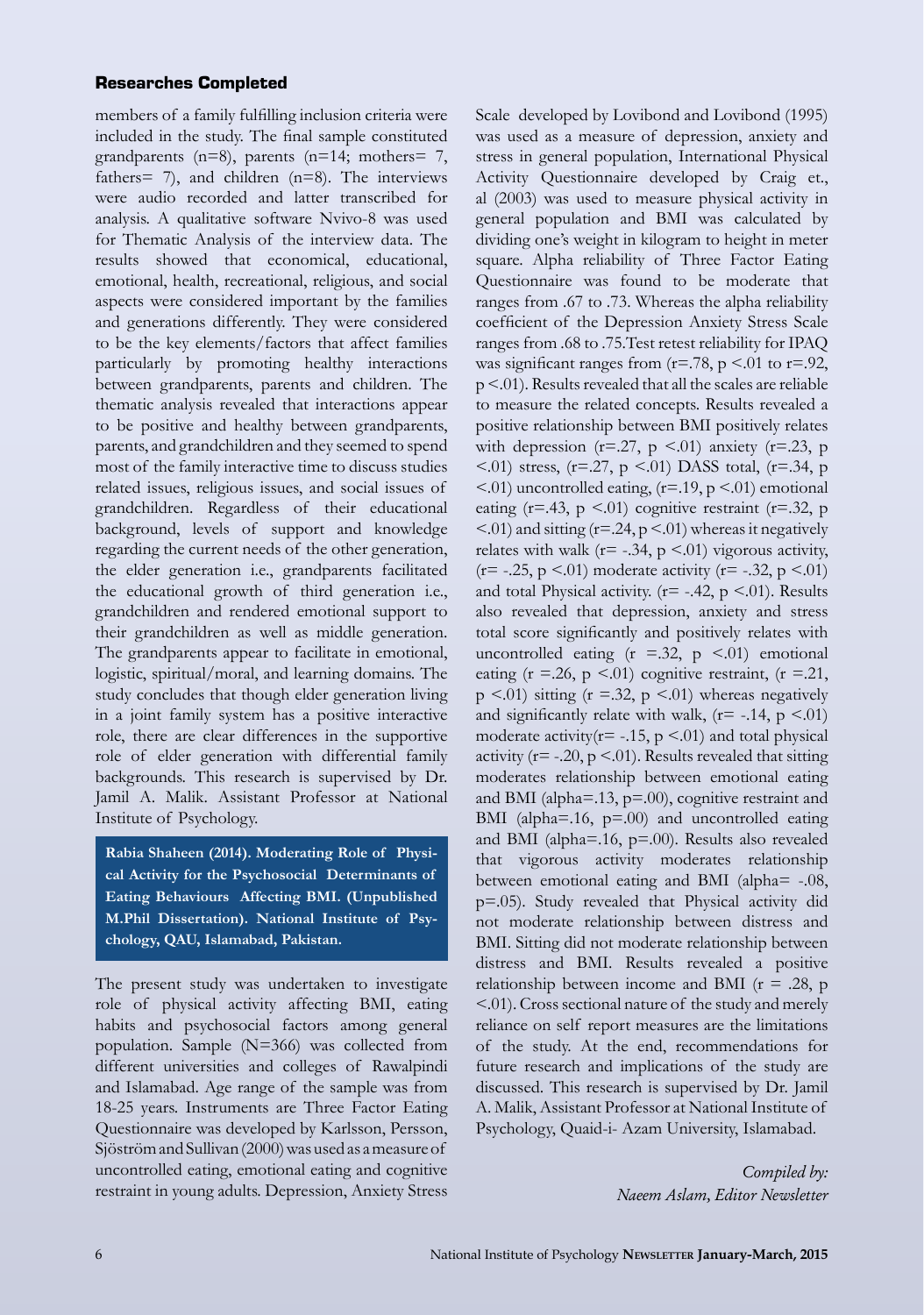### **NIP FACULTY AND STUDENTS PARTICIPATED IN 14th INTERNATIONAL CONFERENCE OF PSYCHOLOGY (ICP 2015) AT UNIVERSITY OF PUNJAB, LAHORE**

14<sup>th</sup> International Conference (ICP 2015) of Pakistan Psychological Association in joint collaboration with Institute of Applied Psychology, Center for Clinical Psychology and Higher education Commission of Pakistan was held on 19<sup>th</sup>– 21<sup>th</sup> March 2015, at University of the Punjab, Lahore, Pakistan. Conference Theme was" The Current Challenges for Psychology: From Crisis to Sustainable Solutions". The Conference provided a platform to the researchers and academicians for sharing findings from empirical work applying psychological knowledge to various fields of Psychology. Prominent scholars, distinguished academicians and researchers participated in the conference. Empirical papers were presented on the themes of social psychology, forensic psychology, political psychology, peace psychology, and war on terror. Professionals and students from all over the country participated in the conference. From NIP, Prof. Dr. Anila Kamal, Dr. Jamil Ahmed Malik, and Mr. Imran Bukhari with a group of students participated and presented the papers.

More than 18 papers were presented by the NIP students and faculty in this conference. Titles of papers with the authors are as following. Moderating Role of Physical Activity for Psychosocial Determinants of Eating Behaviors Affecting BMI (Syeda Rabia Shaheen and Jamil A. Malik); Body Dissatisfaction and Disordered Eating Behaviors among Mothers during Lactation Period (Kashmala Zaman and Humaira Jami); Substance Use, Coping, Psychological Distress, Social support and Posttraumatic Growth in Flood Affected Individuals (Naeem Aslam and Anila Kamal); Moderating Effects of Job Security and Advancement in the Relationship between Job Overload and Emotional Exhaustion in Health-Care Professionals (Rafia Nauman, Anis ul Haque , and Sobia Bashir); Moderating Role of Gender in the Relationship of Cognitive Errors and Anxiety among Adolescents (Tasnim Rehna and Rubina Hanif); Attachment and Social Network Satisfaction of Grandparents in Multigenerational Families: The Amplifier Grandchild (Sumaira Manzoor and Jamil.A. Malik); Relationship Between Perceived Social Support And Psychological Distress in Pregnant Women (Hania Mubarak, Gulshan Parveen, and

Saira Khan); Sensation Seeking, Internet Gaming Disorder, and Callous-Unemotional Traits (Zainab Naseem Khan and Humaira Jami); Learning Approaches and Personality Traits with Academic Performance among University Students (Zakia Shahnaz and Naeem Aslam); Psycho-social Risk Factors of Conduct Disorder (Khushbakht and Humaira Jami); Dynamics of Resilience Among Adolescents With Disabilities (Misbah Shafique Abbasi and Rubina Hanif); Sex Differences in the Perception of Emotional and Sexual Infidelity: A Qualitative Study (Anum Urooj and Anis ul Haq); Workaholism and Psychological Well-being among Employees of Banking And Telecom Sector (Warda Sahar and Shaista Waqar); Psychological Ownership and Psychological Capital in the Relationship Between Authentic Leadership and Burnout in University Teachers (Adnan Adil and Anila Kamal); The Mediating Effect of Morale on Perceptions of Organizational Politics and Turnover Intention Relationship (Faiza Rasul and M. Anis-ul-Haque); A Comparative Study on the Self Concept and Self-efficacy of Married and Unmarried Working Women (Saima Kalsoom and Anila Kamal); Self-Disclosure, Peer Attachment and Loneliness among University Students (Dania Javaid and Rubina Hanif); Emotional Intelligence, Eudaimonic and Hedonic Well-Being among Students (Erum Rafique and Naeem Aslam).

*Compiled by: Editor Newsletter*

## **SEMINAR AT NIP VOICES OF PARTITION**

"Voices of Partition" a project of theatre Wallay and Ithaca College, NY organized a three days workshop at NIP. The aim of the workshop was to make the participants understand of an event that shaped our country and identity, how to preserve our own history and to spread it to others, acquire new theatrical and script writing skills through working with theatre artists and how to be the part of a documentary film. A large number of NIP students participated and appreciated this activity.